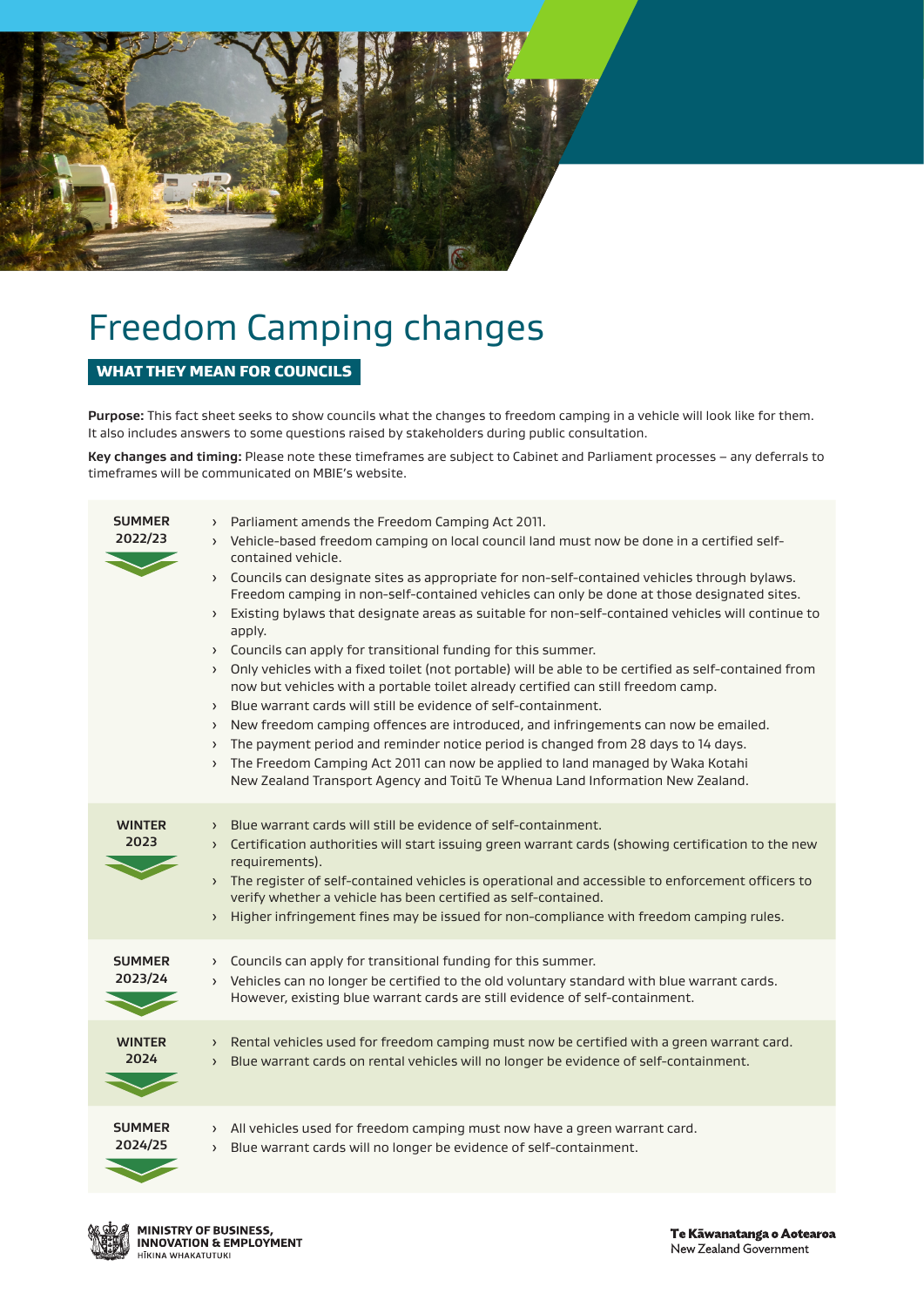# Frequently asked questions

#### **Will councils still be able to make freedom camping bylaws?**

Yes. Councils will still have the ability to set freedom camping bylaws. Councils will now be able to designate sites as appropriate for freedom camping in non-self-contained vehicles.

#### **What will happen to existing freedom camping bylaws?**

Existing freedom camping bylaws will continue to apply. Areas designated as suitable for freedom camping in non-selfcontained vehicles will continue to have that status. Councils do not have to amend these bylaws to permit freedom camping in non-self-contained vehicles.

#### **Will there be criteria under which a council can designate a site as appropriate for freedom camping in a non-selfcontained vehicle?**

No. Councils are best placed to understand and reflect the needs of their community and region in designating a site as appropriate for freedom camping in non-self-contained vehicles.

#### **Will councils be able to ban freedom camping in their jurisdictions?**

No. As with the current rules, councils cannot issue a blanket ban or prohibition on freedom camping within its borders.

#### **Can freedom camping still be done in a tent?**

Yes, except where councils have prohibited the use of tents through a bylaw.

#### **What constitutes a tent? Can freedom campers use a tent if it is attached to their vehicle?**

Any tent must be standalone and separate from any vehicle when assembled. So that the new requirements are easy to understand and be enforced, any tent that is attached to a vehicle will be treated as a vehicle. If this is the case, the vehicle must be certified self-contained in order to have the tent attached to it.

#### **Are other Government-managed lands affected by the new rule?**

Yes. Waka Kotahi land will be subject to the new rule if the relevant council and Waka Kotahi agree to the land being designated as 'local authority land' for the purposes of a freedom camping bylaw and enforcement.

Public conservation land managed by the Department of Conservation (DOC) is not subject to the new rule. DOC can however issue notices that make a site or area subject to the new rule.

Freedom camping on land managed by Toitū Te Whenua Land Information New Zealand (LINZ) is prohibited, except at locations permitted through a freedom camping notice. Like DOC, LINZ will have the ability to appoint officers to enforce the rules on its land.

#### **Will enforcement of freedom camping rules be easier?**

Yes. Enforcement officers will be able to access the national register of self-contained vehicles to verify whether or not a specific vehicle is self-contained. Enforcement officers can also use the register to record interactions with a specific vehicle so that repeat offenders can be identified.

In addition, several changes will strengthen the infringement process:

- › infringement fees will be tiered rather than defaulting to \$200, to reflect the different impact of offences
- › freedom camping infringements will need to be paid sooner (within 14 days)
- › enforcement authorities will be able to email infringement notices to offenders rather than posting them.